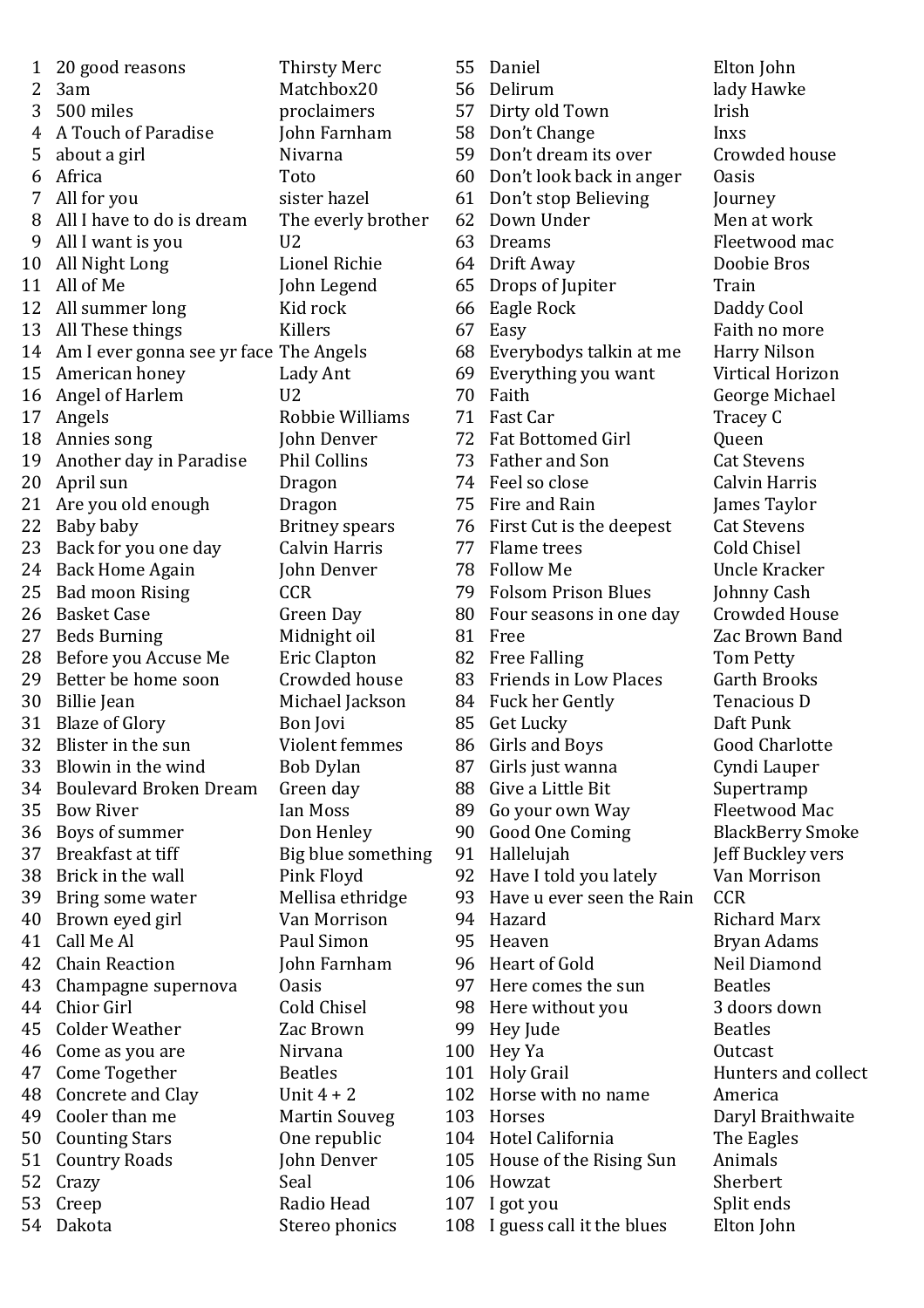|     | 109 I want to Break Free       | Queen                               |     | 163 Numb                      | Linkin Park                |
|-----|--------------------------------|-------------------------------------|-----|-------------------------------|----------------------------|
| 110 | I will survive                 | Gloria Gaynor                       | 164 | On my mind                    | Powder fing                |
| 111 | If you could only see          | Tonic                               | 165 | One                           | U <sub>2</sub>             |
| 112 | Im on fire                     | <b>Bruce Springsteen</b>            | 166 | <b>Only Natural</b>           | Crowded Ho                 |
| 113 | Im Yours                       | Jason Maraz                         | 167 | Only wanna be with U          | Hootie                     |
| 114 | Imagine                        | John Lennon                         | 168 | Otherside                     | <b>RHCP</b>                |
| 115 | In My Place                    | Coldplay                            |     | 169 Overkill                  | Men at Wor.                |
| 116 | In These Arms                  | Bon Jovi                            | 170 | Passenger                     | Powderfing                 |
| 117 | Iris                           | Goo Goo dolls                       | 171 | Patience                      | <b>GNR</b>                 |
| 118 | It's a long way to the Top     | <b>ACDC</b>                         |     | 172 Peaceful Easy Feeling     | Eagles                     |
| 119 | Its not My time                | 3 Doors Down                        |     | 173 Pretty little lie         | Blackberry !               |
| 120 | Jeans on                       | David Dundas                        |     | 174 Pretty Woman              | Roy O                      |
| 121 | Jessie                         | Joshua K                            |     | 175 Pride                     | U <sub>2</sub>             |
| 122 | Just the Way you are           | <b>Bruno Mars</b>                   |     | 176 Proud Mary                | <b>CCR</b>                 |
| 123 | Karma Police                   | Radio Head                          | 177 | Pumped up Kicks               | <b>Foster Peop</b>         |
| 124 | Kiss                           | Prince                              |     | 178 Push                      | Matchbox20                 |
| 125 | Knockin on Heavens door        | Guns and roses                      |     | 179 Raining on Sunday         | Keith Urban                |
| 126 | Kryptonite                     | 3 doors down                        | 180 | Reckless                      | James Reyn                 |
| 127 | Last kiss                      | Pearl Jam                           |     | 181 Riptide                   | Vance Joy                  |
| 128 | Layla                          | <b>Eric Clapton</b>                 |     | 182 Right here waiting        | <b>Ricard Marx</b>         |
| 129 | Lazy song                      | <b>Bruno Mars</b>                   | 183 | Ring of Fire                  | Johnny Cash                |
|     | 130 Leaps and Bounds           | Paul Kelly                          |     | 184 Ring on it                | Beyonce                    |
|     | 131 Learn to fly               | Foo fighters                        |     | 185 Rise                      | Daryl B                    |
| 132 | Let her cry                    | hootie                              | 186 | Rocket man                    | Elton John                 |
| 133 | Let Her Go                     | Passenger                           |     | 187 Rockin all over the world | Status quo                 |
| 134 | Lie to me                      | Bon Jovi                            | 188 | Rocky Mountain High           | John Denver                |
| 135 | Light my Fire                  | Jose Felicino                       | 189 | Rosanna                       | Toto                       |
|     | 136 Lightning Crashes          | Live                                |     | 190 Run to Paradise           | Choir boys                 |
|     | 137 Like it like that          | Guy Sebastian                       |     | 191 Runaround Sue             | Dion                       |
| 138 | Little lion man                | Mumford and sons                    | 192 | Sara                          | Jefferson Sta              |
|     | 139 Live it up                 | Mental as Anything 193 Save tonight |     |                               | Eagle eye ch               |
|     | 140 Livin on a prayer          | Bon Jovi                            |     | 194 Saw her standing there    | <b>Beatles</b>             |
|     | 141 Lonely Boy                 | The Black keys                      |     | 195 Selling the Drama         | Live                       |
|     | 142 Long hot summer            | Keith Urban                         |     | 196 Semi Charmed              | Third eye bl               |
|     | 143 Looking out My Back Door   | <b>CCR</b>                          | 197 | Sex on fire                   | Kings of leor              |
|     | 144 Losing My religion         | <b>REM</b>                          |     | 198 She Drives Me Crazy       | <b>FYC</b>                 |
| 145 | Love story                     | Taylor swift                        |     | 199 She Fuckn hates me        | Puddle of m                |
| 146 | Love Your Love                 | Eric Church                         |     | 200 Shes electric             | <b>Oasis</b>               |
| 147 | Luka                           | Suzanne Vega                        |     | 201 Shimmer                   | Fuel                       |
| 148 | Luva Luva                      | Sonia Dada                          | 202 | Shiver                        |                            |
| 149 | Make you feel my love          | Adele                               | 203 | Shouldve known better         | Screaming J<br>Richard Mai |
| 150 | Making Memories of us          | Keith Urban                         |     | 204 Simply the Best           | Tina Turner                |
| 151 | Midnight Special               | <b>CCR</b>                          |     | 205 Sittin on the dock        | Otis redding               |
| 152 | Moondance                      | Van Morrison                        |     | 206 Sitting Waiting wishing   | Jack Johnsor               |
|     | 153 Most people I know         | <b>Billy Thorpe</b>                 |     | 207 Slide                     | Goo goo dol                |
| 154 | <b>Motivation Proclamation</b> | Good Charlotte                      |     | 208 Small things              | Blink 182                  |
| 155 | Moves like Jagger              | Maroon 5                            | 209 | <b>Small Town</b>             | John Couger                |
| 156 | Mr Brightside                  | Killers                             |     | 210 So Far away               | Dire Straits               |
| 157 | <b>Mustang Sally</b>           | <b>Wilson Pickett</b>               |     | 211 Something so Strong       | Crowded Ho                 |
| 158 | My girl                        | The temptations                     | 212 | Songbird                      | <b>Bernard Far</b>         |
|     | 159 My happiness               | Powderfinger                        |     | 213 Soul sister               | Train                      |
| 160 | Never tear us apart            | Inxs                                |     | 214 Soul to squeeze           | <b>RHCP</b>                |
| 161 | No Rain                        | <b>Blind Melon</b>                  | 215 | Stand By Me                   | Ben E King                 |
|     | 162 Norwegian Wood             | <b>Beatles</b>                      |     | 216 Steal my Kisses           | <b>Ben Harper</b>          |
|     |                                |                                     |     |                               |                            |

Linkin Park Powder finger Crowded House vith U Hootie RHCP Men at Work Powderfinger <mark>171 GNR</mark><br>171 eeling Eagle **Eagles** Blackberry Smoke Roy O CCR 177 **Pupped UP Foster People** Matchbox20 ay Keith Urban James Reyne Vance Joy ng Ricard Marx Johnny Cash Beyonce Daryl B Elton John he world Status quo High John Denver **Toto** Choir boys Dion Jefferson Starship Eagle eye cherry g there Beatles na Live Third eye blind Kings of leon razy FYC me Puddle of mud 0 asis Fuel Screaming Jets better Richard Marx Tina Turner k Otis redding vishing Jack Johnson Goo goo dolls Blink 182 John Couger Dire Straits rong Crowded House Bernard Fanning **Train** RHCP Ben E King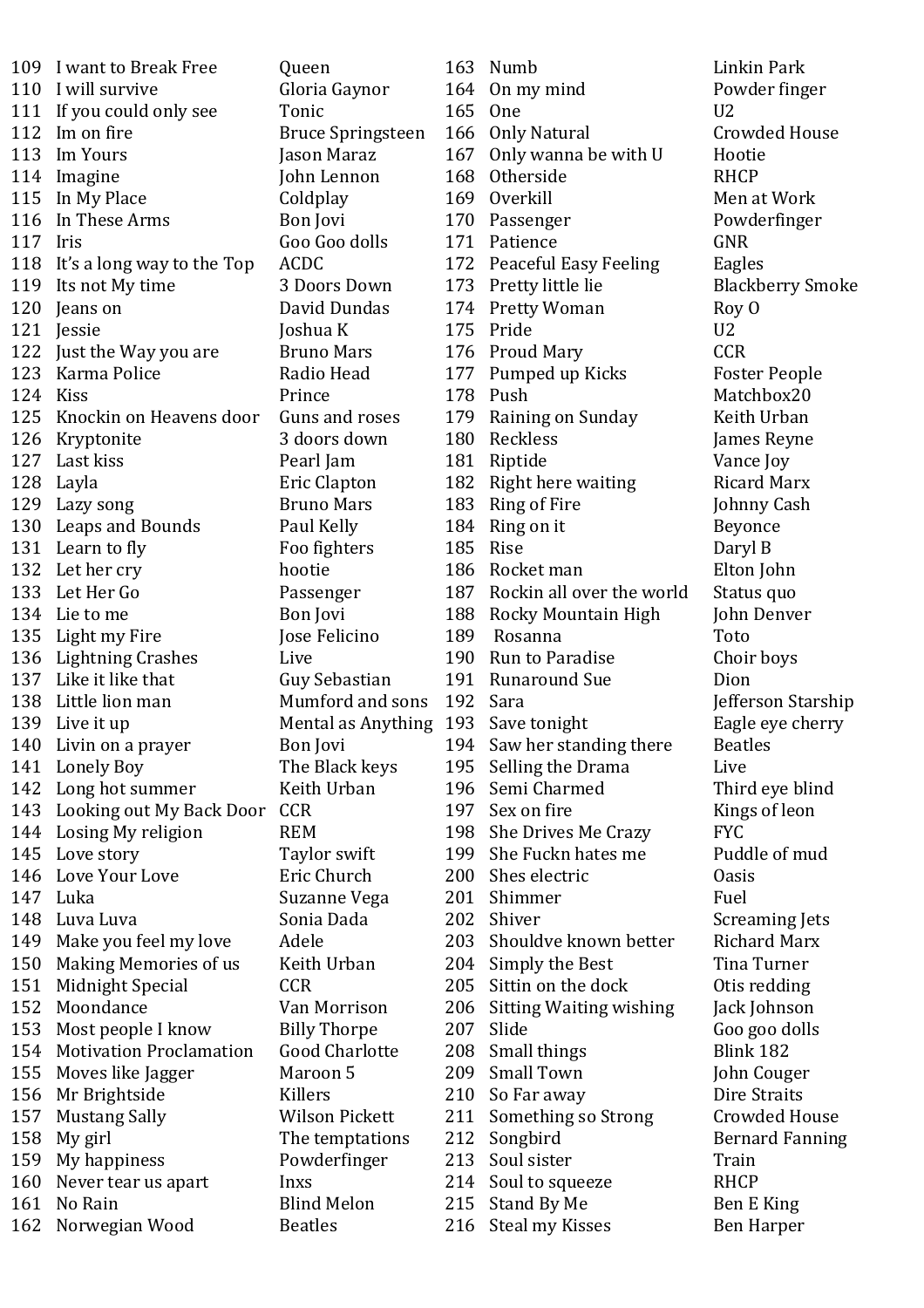| 217 | Straight from the heart                           | Bryan Adams                             |
|-----|---------------------------------------------------|-----------------------------------------|
| 218 | Stuck in the middle                               | <b>Stealers wheel</b>                   |
| 219 | Summer of 69                                      | Bryan Adams                             |
| 220 | Sunsets                                           | Powderfinger                            |
| 221 | <b>Suspicious Mind</b>                            | Elvis Presley                           |
| 222 | <b>Sweet Annie</b>                                | <b>ZBB</b>                              |
| 223 | Sweet home Alabama                                | Lynard skynard                          |
|     | 224 Tainted love                                  | soft cell                               |
|     | 225 Take me Back                                  | Noise works                             |
| 226 | Teardrops                                         | Womack n Womac                          |
| 227 | <b>That Summer</b>                                | <b>Garth Brooks</b>                     |
|     | 228 That's when I think of you                    | 1927                                    |
|     | 229 The Gambler                                   | Kenny Rodgers                           |
| 230 | The Joker                                         | Steve miller band                       |
|     | 231 The Middle                                    | Jimmy eat world                         |
|     | 232 Throw Your arms                               | Hunters and collect                     |
| 233 | Till summer comes around                          | Keith Urban                             |
| 234 | Time after Time                                   | Cyndi Lauper                            |
|     | 235 Times like these (acoustic)                   | Foo Fighters                            |
| 236 | Tip of my tongue                                  | Johhny diesel                           |
|     | 237 To her door                                   | Paul Kelly                              |
| 238 | Tomorrow never comes                              | <b>Garth Brooks</b>                     |
| 239 | Touch                                             | Noise works                             |
| 240 | <b>Touch of Paradise</b>                          | John Farnham                            |
| 241 | Tribute                                           | Tenacious D                             |
| 242 | True                                              | Spandau Ballet                          |
| 243 | <b>Tuckers Daughter</b>                           | <b>Ian Moss</b>                         |
|     |                                                   |                                         |
| 244 | <b>Under the Boardwalk</b>                        | Drifters                                |
| 245 | Valerie                                           |                                         |
|     | 246 Video killed the Radio star                   |                                         |
| 247 |                                                   | <b>Buggles</b><br>Old Crow              |
| 248 | Wagon Wheel<br>Wake Me Up                         | Avicii                                  |
| 249 | <b>Walkin on Sunshine</b>                         | Katrina & the wave                      |
| 250 | <b>Walking Away</b>                               | Zac Brown                               |
| 251 | Wanted dead or alive                              | Bon Jovi                                |
| 252 |                                                   | Crowded house                           |
| 253 | Weather with you<br>What a wonderful World        |                                         |
| 254 | What about me                                     | Louis Armstrong<br>Shannon Noll         |
| 255 | What I like about you                             | Romantics                               |
| 256 | Whats up                                          | 4 nonblondes                            |
| 257 | When I come around                                |                                         |
| 258 |                                                   | Green day                               |
| 259 | When I see you Smile                              | <b>Bad English</b><br><b>Bruno Mars</b> |
| 260 | When I see your face<br>When u say nothing at all | Ronan Keating                           |
| 261 |                                                   | <b>CCR</b>                              |
| 262 | Who'll stop the rain<br>Wild world                | Cat stevens                             |
| 263 |                                                   |                                         |
| 264 | Wind of Change                                    | Scorpions<br>U2                         |
| 265 | With or without you<br>Won't back down            | Tpm Petty                               |
| 266 | Wonderwall                                        | <b>Oasis</b>                            |
| 267 | Working class man                                 | Cold chisel                             |
| 268 | You don't know Beautiful                          | <b>One Direction</b>                    |
| 269 | You give me something                             | Jamiriqui                               |

|     |                    | 271 You've got to hide yr luv | <b>Beatles</b> |                  |
|-----|--------------------|-------------------------------|----------------|------------------|
| 272 | <b>Young Years</b> |                               | Dragon         |                  |
| 273 | Your so Vain       |                               | Carly simon    |                  |
| 274 | <b>Your Song</b>   |                               | Elton John     |                  |
| 275 |                    |                               | <b>RHCP</b>    |                  |
|     | Zephyr<br>1.       |                               |                | <b>Kid Rock</b>  |
|     | 2.                 | All Summer Long<br>Amazed     |                |                  |
|     | 3.                 |                               |                | Lonestar         |
|     | 4.                 | American Honey                |                | Lady A           |
|     | 5.                 | Annies song                   |                | John D           |
|     |                    | As shes walkin away           |                | <b>ZBB</b>       |
|     | 6.                 | <b>Back Home Again</b>        |                | John D           |
|     | 7.                 | <b>Bad Moon Rising</b>        |                | <b>CCR</b>       |
|     | 8.                 | <b>Beaches of Cheyenne</b>    |                | GB               |
|     | 9.                 | <b>Blaze of Glory</b>         |                | Bon Jovi         |
|     | 10.                | <b>Callin Baton Rouge</b>     |                | <b>GB</b>        |
|     | 11.                | <b>Cocaine Blues</b>          |                | J Cash           |
|     | 12.                | <b>Colder Weather</b>         |                | Levi L           |
|     | 13.                | Days go By                    |                | Keith Urban      |
|     | 14.                | <b>Family Tradition</b>       |                | Hank W Jr        |
|     | 15.                | <b>Folsom Prison Blues</b>    |                | J Cash           |
|     | 16.                | Forget the Flowers            |                | Wilco            |
|     | 17.                | Free                          |                | <b>ZBB</b>       |
|     | 18.                | <b>Free Fallin</b>            |                | Tom Petty        |
|     | 19.                | <b>Friends in Low Places</b>  |                | GB               |
|     | 20.                | Goodbye in Her Eyes           |                | ZBB              |
|     | 21.                | Have u ever seen the Rain     |                | <b>CCR</b>       |
|     | 22.                | Highway 20 Ride               |                | ZBB              |
|     | 23.                | Hotel California              |                | Eagles           |
|     | 24.                | I Wont Back Down              |                | <b>Tom Petty</b> |
|     | 25.                | Im on Fire                    |                | <b>Bruce S</b>   |
|     | 26.                | Its 5 o'clock somewhere       |                | Alan J           |
|     | 27.                | Leaving on a Jet Plane        |                | JD               |
|     | 28.                | Let Her Cry                   |                | Hootie           |
|     | 29.                | Little Bit of everything      |                | KU               |
|     | 30.                | Little Lion Man               |                | Mumford          |
|     | 31.                | Love Your Love                |                | Eric Church      |
|     | 32.                | Little Bitty                  |                | Alan J           |
|     | 33.                | Lookin out my Back Door       |                | <b>CCR</b>       |
|     | 34.                | Make you Feel My love         |                | GB               |
|     | 35.                | Margaritaville                |                | Jimmy B          |
|     | 36.                | Merry Go Round                |                | Kacey M          |
|     | 37.                | Midnight Special              |                | <b>CCR</b>       |
|     | 38.                | Much to Young                 |                | GB               |
|     | 39.                | Neon Moon                     |                | Brooks & D       |
|     | 40.                | <b>Proud Mary</b>             |                | <b>CCR</b>       |
|     | 41.                | Raining on Sunday             |                | KU               |
|     | 42.                | Red Light                     |                | David Nail       |
|     | 43.                | Ring of Fire                  |                | J Cash           |
|     | 44.                | Rocky Mountain High           |                | JD               |
|     | 45.                | <b>Small Town</b>             |                | John Couger      |
|     | 46.                | Somethin bout a Truck         |                | Kip Moore        |
|     | 47.                | <b>Stuck in the Middle</b>    |                | KU               |
|     | 48.                | Sweet Home Alabama            |                | Lynyrd S         |
|     | 49.                | Take Me Home                  |                | JD               |